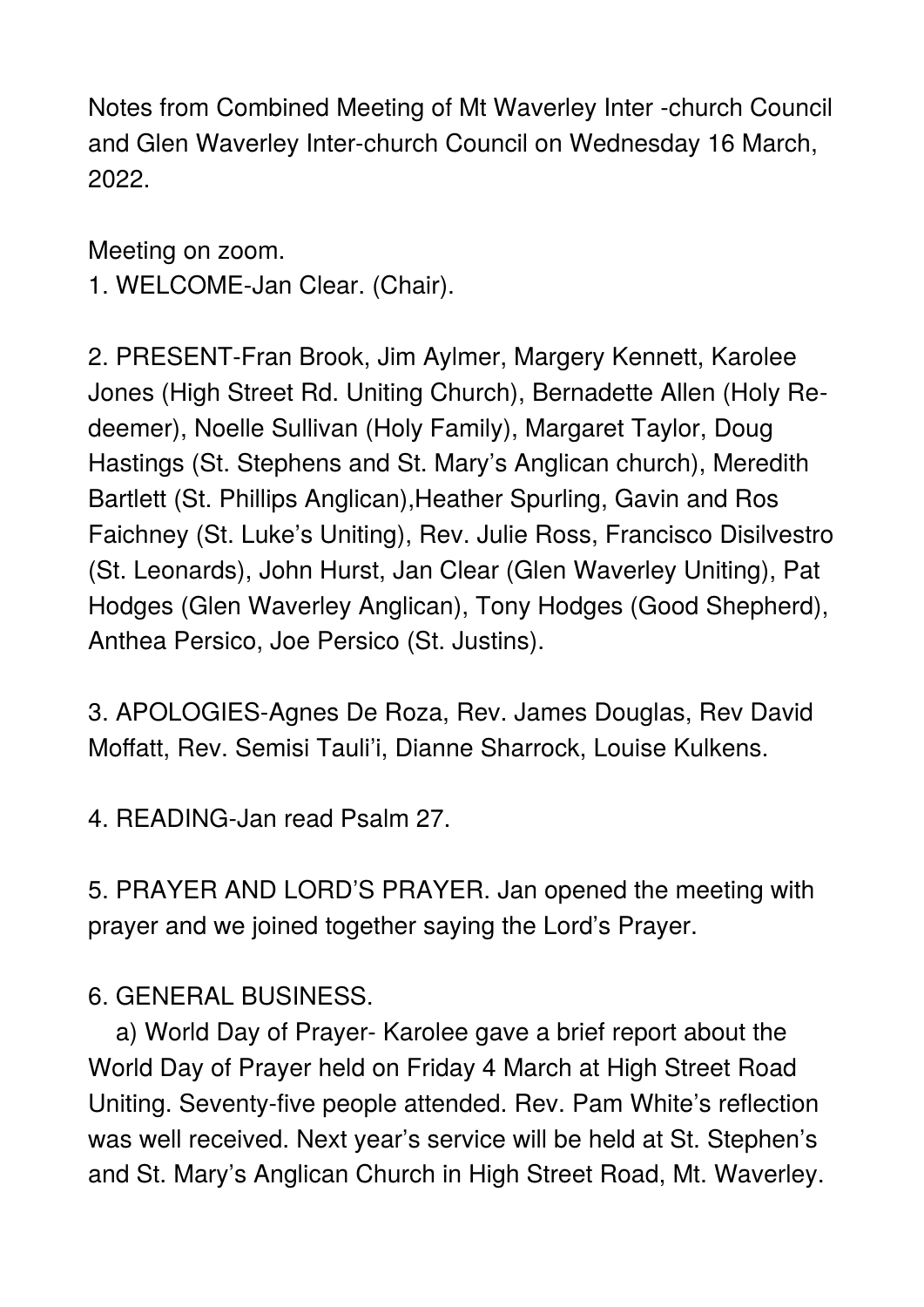b) Joe presented his three proposals for Christian Unity Sunday. **First proposal**-All participating Churches cerebrate in one church only. (Each year there will be a different host church. ) Two representatives are sent from each church. The ceremony could be broadcast on zoom.

**Second proposal**- Churches are divided into two groups. (Each year there will be a different host church.) Two representatives are sent from each participating church in the group (six churches). The ceremony could be broadcast on zoom.

**Third proposal-** All participating churches will be celebrating in their own churches, no visitors will be sent to other churches. Churches will be divided into two groups. Members of each congregation light candles for other churches in the group and offer a prayer.

**Focus prayers**-The Peace Makers, The Good Samaritans in the World.

After much discussion, it was decided that we would go with the third proposal and Christian Unity Sunday will be on **Sunday 29th May** and there won't be any visitors going to other churches. Joe will draw up the letter informing churches about Proposal 3 and asking if they wish to participate, in this way.

 c) Way of The Cross (GWICC)- Francisco and Tony explained that we had had trouble getting a copy of the insurance from VCC but we have that now and are ready to send letters to the churches. The event will take place at Central Reserve at 11am on Good Friday 15 April. Ros explained that Mt Waverley's Way of the Cross is a walk around the streets.

 d) Mt Waverley Carols at the end of the year. This will hopefully be held on Sunday 11 December (same day as rotary Craft market) and there will be a street stall on 10 December. GWICC invited. Joe